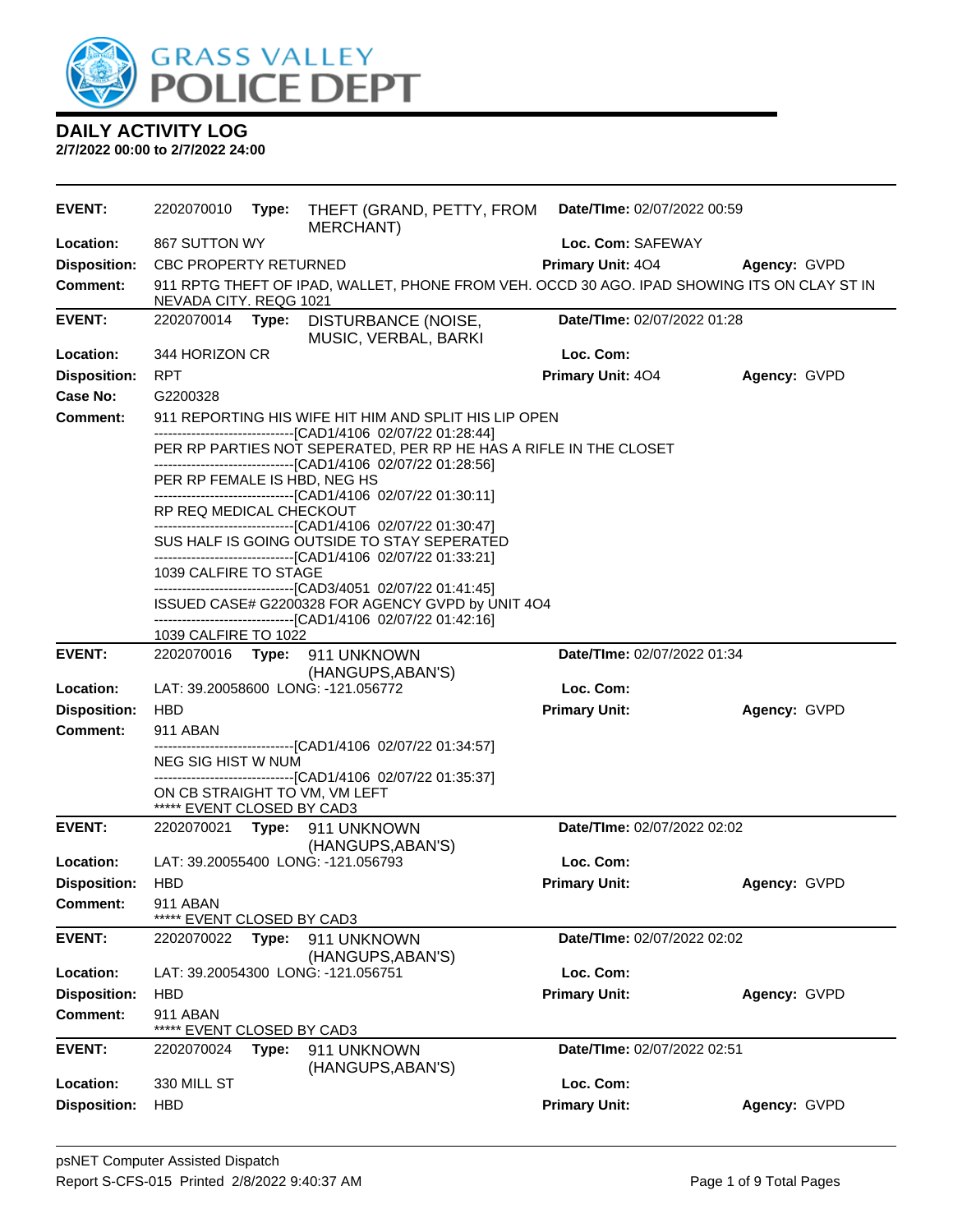

| <b>Comment:</b>     | 911 OPEN LINE NOTHING HEARD                                                                                                                                               |                                                                                                                                                                                          |              |
|---------------------|---------------------------------------------------------------------------------------------------------------------------------------------------------------------------|------------------------------------------------------------------------------------------------------------------------------------------------------------------------------------------|--------------|
|                     | --------------------------[CAD1/4106_02/07/22 02:51:59]                                                                                                                   | EVENT LOCATION CHANGED FROM LAT: 39.21501600 LONG: -121.065849 GRASS VALLEY                                                                                                              |              |
|                     | -------------------------------[CAD1/4106 02/07/22 02:52:27]                                                                                                              |                                                                                                                                                                                          |              |
|                     | ADDITIONAL 911 CALLER REPORTING A RED CHEVY NV LIC: 197E04<br>-------------------------------[CAD1/4106 02/07/22 02:52:41]                                                |                                                                                                                                                                                          |              |
|                     | PER RP VEH IS LANDLORD                                                                                                                                                    |                                                                                                                                                                                          |              |
|                     | -------------------------------[CAD1/4106 02/07/22 02:54:21]                                                                                                              |                                                                                                                                                                                          |              |
|                     | RP ADVISED OF PRIVATE PARTY TOW<br>***** EVENT CLOSED BY CAD1                                                                                                             |                                                                                                                                                                                          |              |
| <b>EVENT:</b>       | 2202070026 Type: VEH CITES, VIN, TOWS, DUI                                                                                                                                | Date/TIme: 02/07/2022 03:06                                                                                                                                                              |              |
| Location:           | 330 MILL ST                                                                                                                                                               | Loc. Com:                                                                                                                                                                                |              |
| <b>Disposition:</b> | <b>RPT</b>                                                                                                                                                                | Primary Unit: 409                                                                                                                                                                        | Agency: GVPD |
| Case No:            | G2200329                                                                                                                                                                  |                                                                                                                                                                                          |              |
| Comment:            | COMPANIES WILL TOW VEH, REQ 1021                                                                                                                                          | ADDITIONAL 911 CALLER REPORTING A RED CHEVY NV LIC: 197E04 IS BLOCKING THE DRIVEWAY. RP<br>BELIEVES IT IS HER LANDLORDS VEH. RP WAS ADVISED OF PRIVATE PARTY TOW, PER RP NO TOW          |              |
|                     | --------------------------------[CAD1/4106 02/07/22 03:12:09]<br>------------------------------[CAD3/4051 02/07/22 03:54:05]                                              | PER RP TRIPLE M TOWING HAS INFO BUT IS REQ LE FOR VEH TO BE TOWED. RP STILL REQ 1021                                                                                                     |              |
|                     | ISSUED CASE# G2200329 FOR AGENCY GVPD by UNIT 4O9                                                                                                                         |                                                                                                                                                                                          |              |
|                     | -------------------------------[CAD1/4106 02/07/22 03:54:15]                                                                                                              | TOW ASSIGNED-GOLD COUNTRY TOW, 1025 IDAHO MARYLAND DR, GRASS VALLEY, 5309555653,                                                                                                         |              |
|                     | -------------------------------[CAD1/4106 02/07/22 03:54:23]                                                                                                              |                                                                                                                                                                                          |              |
|                     | 1039 GOLD COUNTRY ENRT<br>-----------------------[CAD3/4051 02/07/22 04:33:31]                                                                                            |                                                                                                                                                                                          |              |
|                     | FCN/3702203800620                                                                                                                                                         |                                                                                                                                                                                          |              |
| <b>EVENT:</b>       | 2202070034 Type:<br>DISTURBANCE (NOISE,                                                                                                                                   | Date/TIme: 02/07/2022 06:30                                                                                                                                                              |              |
| Location:           | MUSIC, VERBAL, BARKI<br>867 SUTTON WY                                                                                                                                     | Loc. Com: SAFEWAY                                                                                                                                                                        |              |
| <b>Disposition:</b> | CBC 98T                                                                                                                                                                   | <b>Primary Unit: 404</b>                                                                                                                                                                 | Agency: GVPD |
| <b>Comment:</b>     |                                                                                                                                                                           | EMPLOYEE REPORTING WFA NEG WEAPONS SEEN IS NEAR THE SLEEP SHOP SCREAMING                                                                                                                 |              |
|                     | --------------------------[CAD1/4106_02/07/22 06:30:22]                                                                                                                   |                                                                                                                                                                                          |              |
| <b>EVENT:</b>       | <b>NEG FURTHER</b>                                                                                                                                                        | Date/TIme: 02/07/2022 07:48                                                                                                                                                              |              |
|                     | 2202070039<br>Type:<br>DRUGS (ANY NARCOTIC<br><b>RELATED OFFENSE)</b>                                                                                                     |                                                                                                                                                                                          |              |
| Location:           | 246 ARCADIA DR                                                                                                                                                            | Loc. Com:                                                                                                                                                                                |              |
| <b>Disposition:</b> |                                                                                                                                                                           | Primary Unit: 4015                                                                                                                                                                       | Agency: GVPD |
| Case No:            | G2200330                                                                                                                                                                  |                                                                                                                                                                                          |              |
| Comment:            | THE SITUATION.                                                                                                                                                            | RP THINKS THERE IS DRUG DEAL IN PROGRESS BECAUSE A GRY SUV LP 43T094 SD PARKED INF HIS RES<br>AND IS BLOCKING HIS DRIVEWAY AND IS NOW IN A RES 2 DOORS DOWN. RP STATING 4D13 KNOWS ABOUT |              |
|                     | --------------------------------[CAD2/4116 02/07/22 07:52:32]<br>SD LICENSE PLATE, EXPIRED TAGS FROM 2017<br>-------------------------------[CAD1/4074 02/07/22 08:03:37] |                                                                                                                                                                                          |              |
|                     |                                                                                                                                                                           | TOW ASSIGNED-ADVANCED TOWING, 319 RAILROAD AVE, GRASS VALLEY, 5304775400,                                                                                                                |              |
|                     | -------------------------------[CAD1/4074 02/07/22 08:03:44]<br>ADVANCED DRIVE TIME<br>--------------------------------[CAD2/4116 02/07/22 08:52:53]                      |                                                                                                                                                                                          |              |
|                     | ISSUED CASE# G2200330 FOR AGENCY GVPD by UNIT 4R6                                                                                                                         |                                                                                                                                                                                          |              |
|                     | --------------------------------[CAD3/3980 02/07/22 08:54:39]<br>FCN/3702203801225                                                                                        |                                                                                                                                                                                          |              |
| <b>EVENT:</b>       | 2202070042 Type:<br><b>TRESPASS</b>                                                                                                                                       | Date/TIme: 02/07/2022 08:14                                                                                                                                                              |              |
| Location:           | 1219 SUTTON WY                                                                                                                                                            | Loc. Com: KNIGHTS PAINT 530 273 6401                                                                                                                                                     |              |
| <b>Disposition:</b> | CBC 98T                                                                                                                                                                   | Primary Unit: 4017                                                                                                                                                                       | Agency: GVPD |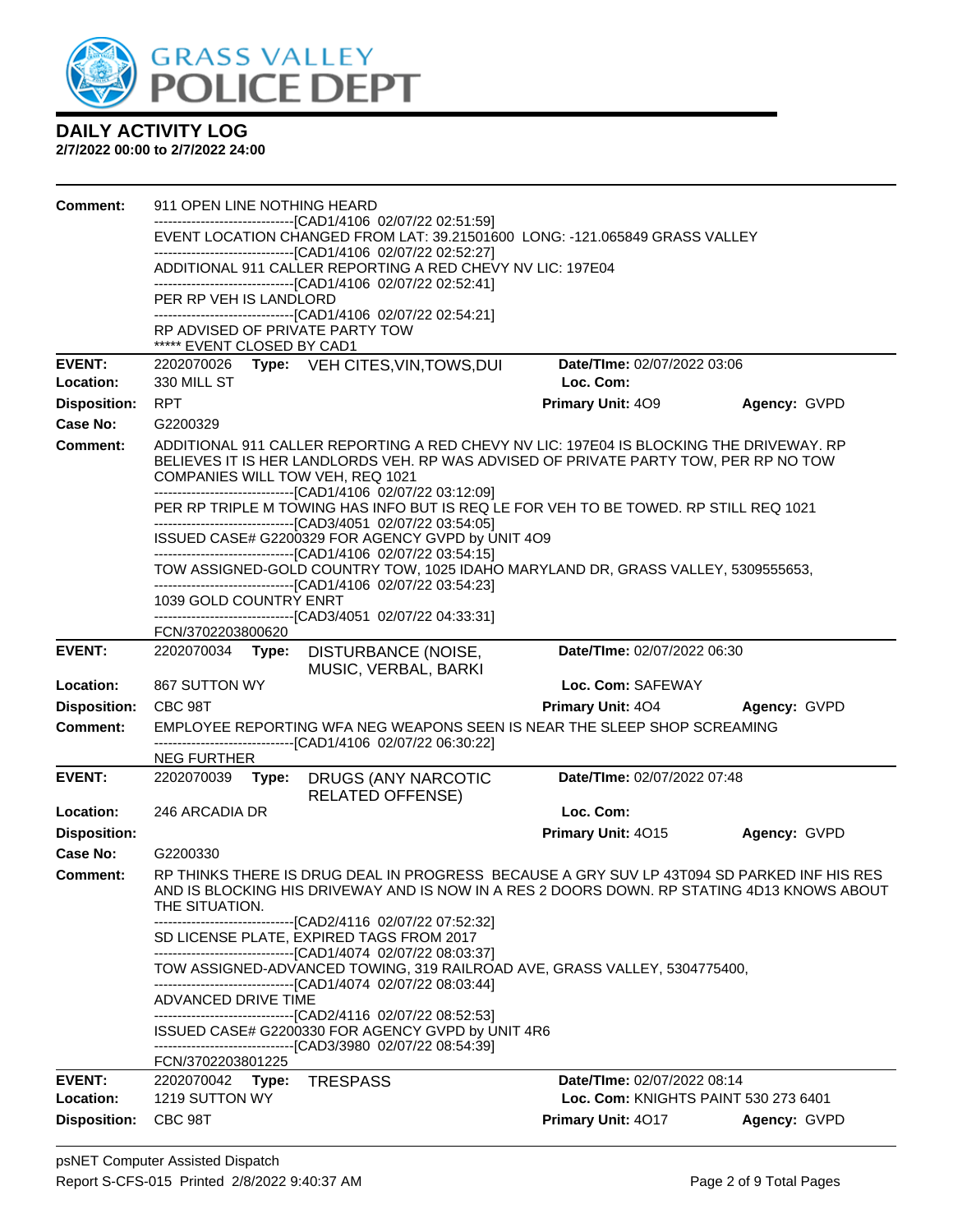

**2/7/2022 00:00 to 2/7/2022 24:00**

| Comment:            |                               | RP RPTG SEVERAL SUBJS CAMPING IN THEIR LANDSCAPING INF THE BUSINESS NEAR THE MAILBOX                                                                                                                                            |                                                       |              |
|---------------------|-------------------------------|---------------------------------------------------------------------------------------------------------------------------------------------------------------------------------------------------------------------------------|-------------------------------------------------------|--------------|
| <b>EVENT:</b>       | 2202070044<br>Type:           | VANDALISM                                                                                                                                                                                                                       | Date/TIme: 02/07/2022 08:36                           |              |
| Location:           | 303 RICHARDSON ST             |                                                                                                                                                                                                                                 | Loc. Com:                                             |              |
| <b>Disposition:</b> | <b>CBC</b>                    |                                                                                                                                                                                                                                 | Primary Unit: 4021                                    | Agency: GVPD |
| <b>Comment:</b>     |                               | RP RPTG HER HOUSE WAS TAGGED WITHIN THE LAST COUPLE WEEKS, REQG 1021<br>------------------------------[4O21/MDT 02/07/22 09:05]                                                                                                 |                                                       |              |
| <b>EVENT:</b>       |                               | RP CALLED FOR DOCUMENTATION PURPOSES. NO FURTHER ACTION REQUESTED                                                                                                                                                               | Date/TIme: 02/07/2022 09:01                           |              |
|                     |                               | 2202070048 Type: TRAFFIC (DUI, PARKING,<br>SPEED, HAZ                                                                                                                                                                           |                                                       |              |
| Location:           | 107 E MCKNIGHT WY             |                                                                                                                                                                                                                                 | Loc. Com: GRASS VALLEY CHEVRON                        |              |
| <b>Disposition:</b> | <b>CBC</b>                    |                                                                                                                                                                                                                                 | Primary Unit: 4023 Agency: GVPD                       |              |
| <b>Comment:</b>     |                               | RP RPTG MALE IN THE DRIVER SEAT DRINKING A TALL CAN OF BEER, VEH DESC OLDER GOLD HONDA VAN<br>LP PARTIAL ENDING W/"246". PARKED INF THE GAS STATION BY THE DOORS.                                                               |                                                       |              |
| <b>EVENT:</b>       | 2202070057<br>Type:           | 911                                                                                                                                                                                                                             | Date/TIme: 02/07/2022 09:34                           |              |
| Location:           | 1219 SUTTON WY                | UNKNOWN/HANGUPS, ABANS                                                                                                                                                                                                          | Loc. Com: KNIGHTS PAINT, KNIGHTS PAIN<br><b>CMCST</b> |              |
| <b>Disposition:</b> | <b>HBD</b>                    |                                                                                                                                                                                                                                 | <b>Primary Unit:</b>                                  | Agency: GVPD |
| <b>Comment:</b>     |                               | 911 ACCIDENTAL WHILE TRYING TO DIAL 916                                                                                                                                                                                         |                                                       |              |
| <b>EVENT:</b>       | 2202070068<br>Type:           | THEFT (GRAND, PETTY, FROM<br><b>MERCHANT)</b>                                                                                                                                                                                   | Date/TIme: 02/07/2022 10:30                           |              |
| Location:           | 159 JOERSCHKE DR              |                                                                                                                                                                                                                                 | Loc. Com: CIGARETTE TOWN                              |              |
| <b>Disposition:</b> | <b>RPT</b>                    |                                                                                                                                                                                                                                 | Primary Unit: 405                                     | Agency: GVPD |
| Case No:            | G2200332                      |                                                                                                                                                                                                                                 |                                                       |              |
| <b>Comment:</b>     | WMA LSW BLK MASK, BLK JACKET. | EMPLOYEE RPTG THEFT OF STORE ITEMS. OCC'D 5-10 AGO.<br>ANOTHER SU WAITING IN GRN SEDAN FOR SU AND DROVE OFF.<br>-------------------------------[CAD2/4116 02/07/22 10:51:11]                                                    |                                                       |              |
| <b>EVENT:</b>       |                               | ISSUED CASE# G2200332 FOR AGENCY GVPD by UNIT 4O5<br>2202070071 Type: ANIMALS (ABUSE, LOOSE,                                                                                                                                    | Date/TIme: 02/07/2022 10:42                           |              |
|                     |                               | FOUND, INJURED)                                                                                                                                                                                                                 |                                                       |              |
| Location:           | 556 FREEMAN LN                |                                                                                                                                                                                                                                 | Loc. Com: GRASS VALLEY ANIMAL CONTROL 530<br>477 4630 |              |
| <b>Disposition:</b> | <b>RPT</b>                    |                                                                                                                                                                                                                                 | <b>Primary Unit: 4Z32</b>                             | Agency: GVPD |
| Case No:            | G2200331                      |                                                                                                                                                                                                                                 |                                                       |              |
| <b>Comment:</b>     |                               | ---------------------------------[CAD3/3980 02/07/22 10:42:55]<br>ISSUED CASE# G2200331 FOR AGENCY GVPD by UNIT 4Z32<br>-------------------------------[CAD3/3980 02/07/22 10:43:04]<br>EVENT LOCATION CHANGED FROM 556 FREEMAN |                                                       |              |
| <b>EVENT:</b>       | 2202070075<br>Type:           | DISTURBANCE (NOISE,<br>MUSIC, VERBAL, BARKI                                                                                                                                                                                     | Date/TIme: 02/07/2022 10:51                           |              |
| Location:           | 340 PLEASANT ST # 36          |                                                                                                                                                                                                                                 | Loc. Com: GRASS VALLEY APARTMENTS                     |              |
| <b>Disposition:</b> | <b>CBC</b>                    |                                                                                                                                                                                                                                 | Primary Unit: 4015                                    | Agency: GVPD |
| <b>Comment:</b>     | NOT DOING ANYTHING            | RP RPTG HER NEIGHBOR PLAYS LOUD MUSIC, RP HAS ALREADY NOTIFIED MANAGEMENT AND THEY ARE                                                                                                                                          |                                                       |              |
| <b>EVENT:</b>       | 2202070076<br>Type:           | SERVICE, CIVIL, SUBPOENA                                                                                                                                                                                                        | Date/TIme: 02/07/2022 10:52                           |              |
| Location:           | 536 WHITING ST                |                                                                                                                                                                                                                                 | Loc. Com:                                             |              |
| <b>Disposition:</b> | <b>NS</b>                     |                                                                                                                                                                                                                                 | Primary Unit: 4V78                                    | Agency: GVPD |
| <b>Comment:</b>     |                               | -----------------------[CAD2/4116 02/07/22 10:53:43]<br>EVENT LOCATION CHANGED FROM 536 WHITING ST                                                                                                                              |                                                       |              |
| <b>EVENT:</b>       | 2202070085<br>Type:           | DISTURBANCE (NOISE,<br>MUSIC, VERBAL, BARKI                                                                                                                                                                                     | Date/TIme: 02/07/2022 11:31                           |              |

psNET Computer Assisted Dispatch Report S-CFS-015 Printed 2/8/2022 9:40:37 AM Page 3 of 9 Total Pages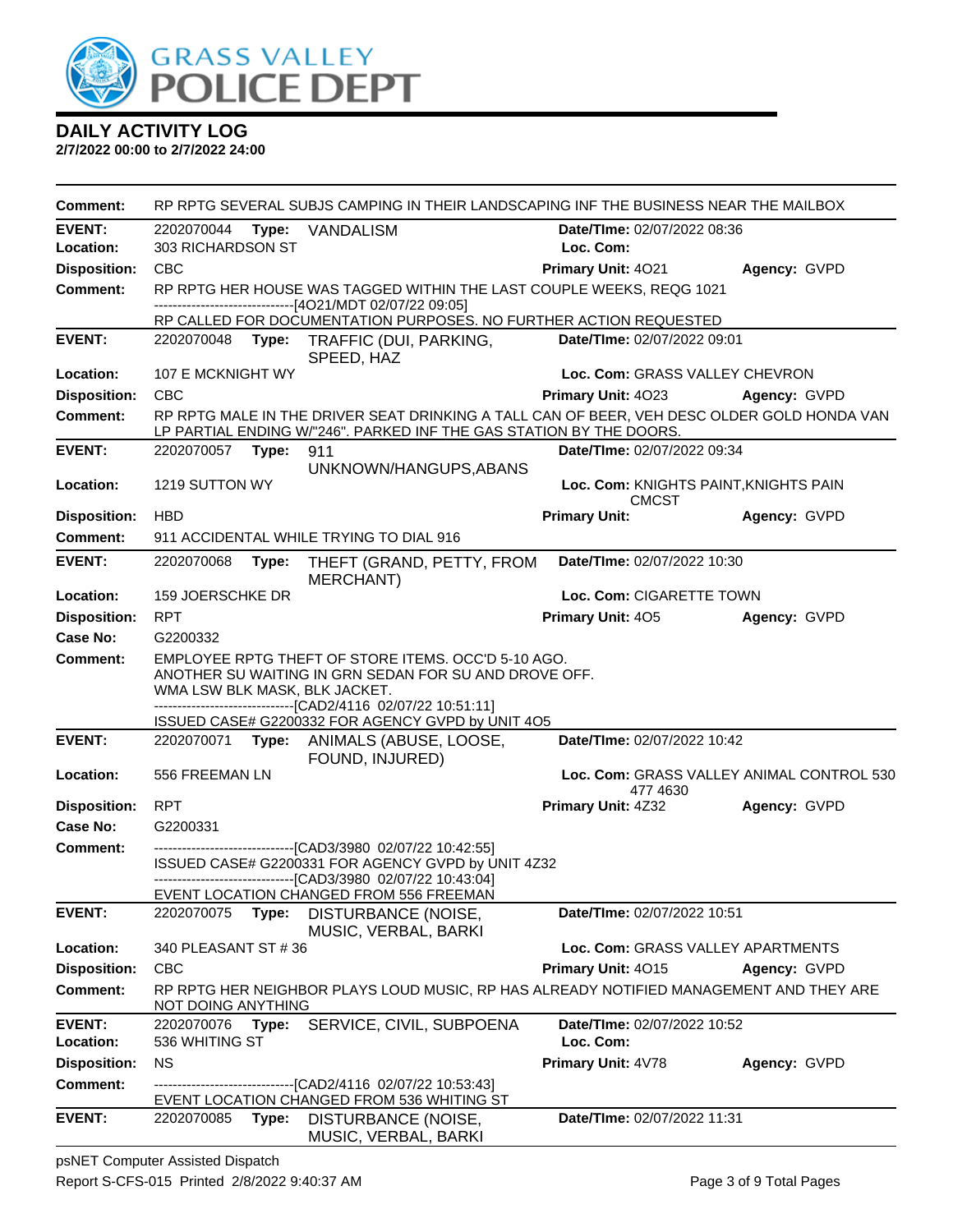

| Location:                  | <b>SUTTON/ BRUNSWICK</b>                                                                                                                                                                                                                                        | Loc. Com: BY GOODWILL                    |              |
|----------------------------|-----------------------------------------------------------------------------------------------------------------------------------------------------------------------------------------------------------------------------------------------------------------|------------------------------------------|--------------|
| <b>Disposition:</b>        | UTL                                                                                                                                                                                                                                                             | <b>Primary Unit: 405</b>                 | Agency: GVPD |
| <b>Comment:</b>            | 911 RPTG 2 MALES IN A 415P IN THE MIDDLE OF THE RW, NEG WEAPONS SEEN. ONLY DESC 1 WEARING<br>SHORTS.                                                                                                                                                            |                                          |              |
|                            | -------------------------------[CAD3/3980 02/07/22 11:32:24]<br>1 SUBJ WAS LAYING OFF TO THE SIDE OF THE RW, RP NO LONGER ONSCENE                                                                                                                               |                                          |              |
| <b>EVENT:</b><br>Location: | 2202070088 Type: SERVICE, CIVIL, SUBPOENA<br>228 SUTTON WY # 221                                                                                                                                                                                                | Date/TIme: 02/07/2022 11:47<br>Loc. Com: |              |
| <b>Disposition:</b>        | <b>NS</b>                                                                                                                                                                                                                                                       | Primary Unit: 4V78                       | Agency: GVPD |
| <b>Comment:</b>            | ---------------------------------[CAD2/4116 02/07/22 11:48:16]<br>EVENT LOCATION CHANGED FROM 28 SUTTON WY 22                                                                                                                                                   |                                          |              |
| <b>EVENT:</b>              | 2202070091    Type: 911    UNKNOWN<br>(HANGUPS, ABAN'S)                                                                                                                                                                                                         | Date/TIme: 02/07/2022 11:52              |              |
| Location:                  | 13020 SOMERSET DR                                                                                                                                                                                                                                               | Loc. Com:                                |              |
| <b>Disposition:</b>        | <b>HBD</b>                                                                                                                                                                                                                                                      | <b>Primary Unit:</b>                     | Agency: GVPD |
| <b>Comment:</b>            | 911 ABAN                                                                                                                                                                                                                                                        |                                          |              |
|                            | -------------------------------[CAD1/4074_02/07/22 12:07:54]<br>EVENT LOCATION CHANGED FROM LAT: 39.22497300 LONG: -121.037503 GRASS VALLEY<br>-------------------------------[CAD1/4074_02/07/22 12:08:01]<br>ON CB ACCIDENTAL BY J, C4                        |                                          |              |
| <b>EVENT:</b>              | ***** EVENT CLOSED BY CAD1<br>2202070092 Type: TRAFFIC ACCIDENT                                                                                                                                                                                                 | Date/TIme: 02/07/2022 11:54              |              |
| Location:                  | <b>BENNETT ST/OPHIR ST</b>                                                                                                                                                                                                                                      | Loc. Com: JUST EAST OF INTERSECTION      |              |
| <b>Disposition:</b>        | RPT                                                                                                                                                                                                                                                             | <b>Primary Unit: 4023</b>                | Agency: GVPD |
| Case No:                   | G2200333                                                                                                                                                                                                                                                        |                                          |              |
| Comment:                   | RP RPTG HE HIT A PARKED VEH WHILE ANOTHER VEH WAS IN HIS LANE. RP IS IN A WHI CHEVY SILVERADO<br>W/FLATBED ID LP: BH3277. RP HIT A BLK TOYT TUNDRA MI LP: BLOFRZ.<br>-------------------------------[CAD1/4074_02/07/22 11:58:40]<br><b>NEG MATCH ON TUNDRA</b> |                                          |              |
|                            | -------------------------------[CAD2/4116 02/07/22 12:13:33]                                                                                                                                                                                                    |                                          |              |
| <b>EVENT:</b>              | ISSUED CASE# G2200333 FOR AGENCY GVPD by UNIT 4O23<br>2202070095 Type: SERVICE, CIVIL, SUBPOENA                                                                                                                                                                 | Date/TIme: 02/07/2022 12:03              |              |
| Location:                  | 1432 SEGSWORTH WY #6                                                                                                                                                                                                                                            | Loc. Com:                                |              |
| <b>Disposition:</b>        | GS                                                                                                                                                                                                                                                              | Primary Unit: 4V78                       | Agency: GVPD |
| <b>Comment:</b>            | --------------------------[CAD2/4116 02/07/22 12:03:54]                                                                                                                                                                                                         |                                          |              |
|                            | EVENT LOCATION CHANGED FROM 1432 SEGSWORTH WY 6                                                                                                                                                                                                                 |                                          |              |
| <b>EVENT:</b>              | 2202070098 Type: ANIMALS (ABUSE, LOOSE,<br>FOUND, INJURED)                                                                                                                                                                                                      | Date/TIme: 02/07/2022 12:05              |              |
| Location:                  | 300 BLK MILL                                                                                                                                                                                                                                                    | Loc. Com:                                |              |
| <b>Disposition:</b>        |                                                                                                                                                                                                                                                                 | <b>Primary Unit: 4Z32</b>                | Agency: GVPD |
| <b>Comment:</b>            | 44 RACOON                                                                                                                                                                                                                                                       |                                          |              |
| <b>EVENT:</b>              | ALARMS (SILENT, AUDIBLE,<br>2202070099<br>Type:<br><b>COMMERCIAL, RES</b>                                                                                                                                                                                       | Date/TIme: 02/07/2022 12:06              |              |
| Location:                  | 1000 PLAZA DR                                                                                                                                                                                                                                                   | Loc. Com: SIERRA CENTRAL CREDIT UNION    |              |
| <b>Disposition:</b>        | FA THEY ARE C4/ MADE CTC                                                                                                                                                                                                                                        | Primary Unit: 405                        | Agency: GVPD |
| <b>Comment:</b>            | PANIC FROM HUB 6<br>PREMISE: 272 5843                                                                                                                                                                                                                           |                                          |              |
| <b>EVENT:</b>              | 2202070100<br>PUBLIC RELATION CONTACT<br>Type:                                                                                                                                                                                                                  | Date/TIme: 02/07/2022 12:06              |              |
| Location:                  | 129 S AUBURN ST                                                                                                                                                                                                                                                 | Loc. Com: GRASS VALLEY POLICE DEPARTMENT |              |
| <b>Disposition:</b>        | <b>CBC</b>                                                                                                                                                                                                                                                      | Primary Unit: 4015                       | Agency: GVPD |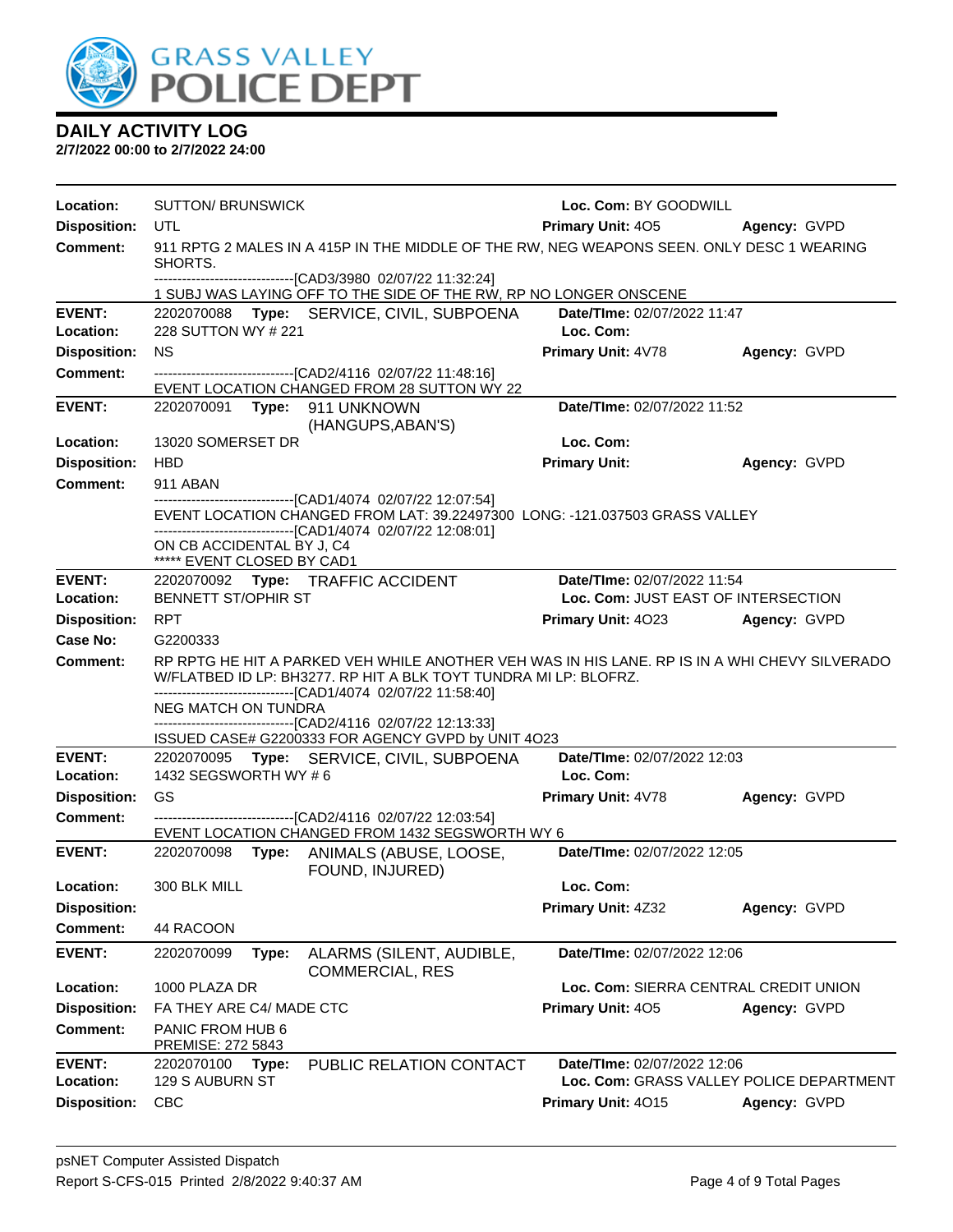

| <b>Comment:</b>     | RP ADV SHE IS IN THE LOBBY TO PICK UP VEH RELEASE FORM. RP ADV SHE DROVE 2 HOURS TO GET IT<br>AND NO ONE IS IN THE LOBBY. |       |                                                                                                                                                                                                                                                                                                               |                                    |                                          |
|---------------------|---------------------------------------------------------------------------------------------------------------------------|-------|---------------------------------------------------------------------------------------------------------------------------------------------------------------------------------------------------------------------------------------------------------------------------------------------------------------|------------------------------------|------------------------------------------|
| <b>EVENT:</b>       |                                                                                                                           |       | 2202070102 Type: DISTURBANCE (NOISE,<br>MUSIC, VERBAL, BARKI                                                                                                                                                                                                                                                  | Date/TIme: 02/07/2022 12:17        |                                          |
| Location:           | 1145 SUTTON WY                                                                                                            |       |                                                                                                                                                                                                                                                                                                               | Loc. Com: ACF GOODWILL             |                                          |
| <b>Disposition:</b> | UTL                                                                                                                       |       |                                                                                                                                                                                                                                                                                                               | <b>Primary Unit: 405</b>           | Agency: GVPD                             |
| <b>Comment:</b>     | RP ADV SU WALKED TWD CVS                                                                                                  |       | RP WILL POOR SERVICE RPTG MALE SUBJ THROWING ROCKS AT PEOPLE AND HIT SOMONE ON THE SIDE<br>OF THE HEAD. RP RPTG SUBJ IS ALSO YELLING AT DISABLED PEOPLE. RP ADV SU NEEDS TO BE DEALT<br>WITH ALONG WITH HIS GIRLFRIEND "ASHLEY" CALL WAS LOST<br>-------------------------------[CAD1/4074 02/07/22 12:18:34] |                                    |                                          |
| <b>EVENT:</b>       |                                                                                                                           |       | 2202070103 Type: SERVICE, CIVIL, SUBPOENA                                                                                                                                                                                                                                                                     | Date/TIme: 02/07/2022 12:19        |                                          |
| Location:           | 11370 ELNORA DR                                                                                                           |       |                                                                                                                                                                                                                                                                                                               | Loc. Com:                          |                                          |
| <b>Disposition:</b> | <b>NS</b>                                                                                                                 |       |                                                                                                                                                                                                                                                                                                               | Primary Unit: 4V78                 | Agency: GVPD                             |
| <b>Comment:</b>     |                                                                                                                           |       | --------------------------------[CAD2/4116 02/07/22 12:20:10]<br>EVENT LOCATION CHANGED FROM 11370 ELNORA                                                                                                                                                                                                     |                                    |                                          |
| <b>EVENT:</b>       |                                                                                                                           |       |                                                                                                                                                                                                                                                                                                               | Date/TIme: 02/07/2022 12:26        |                                          |
| Location:           | 158 MILL ST                                                                                                               |       |                                                                                                                                                                                                                                                                                                               | Loc. Com: GARYS PLACE 530 272 5509 |                                          |
| <b>Disposition:</b> | <b>CBC</b>                                                                                                                |       |                                                                                                                                                                                                                                                                                                               | <b>Primary Unit: 4D13</b>          | Agency: GVPD                             |
| <b>Comment:</b>     |                                                                                                                           |       | -------------------------------[CAD2/4116 02/07/22 12:26:32]<br>EVENT LOCATION CHANGED FROM GARYS PLACE                                                                                                                                                                                                       |                                    |                                          |
| <b>EVENT:</b>       |                                                                                                                           |       | 2202070109 Type: TRAFFIC ACCIDENT                                                                                                                                                                                                                                                                             | Date/TIme: 02/07/2022 12:34        |                                          |
| Location:           | 380 RAILROAD AV                                                                                                           |       |                                                                                                                                                                                                                                                                                                               |                                    | Loc. Com: HILLS FLAT LUMBER PARKING LINE |
| <b>Disposition:</b> | <b>RPT</b>                                                                                                                |       |                                                                                                                                                                                                                                                                                                               | <b>Primary Unit: 4023</b>          | Agency: GVPD                             |
| <b>Case No:</b>     | G2200334                                                                                                                  |       |                                                                                                                                                                                                                                                                                                               |                                    |                                          |
| <b>Comment:</b>     |                                                                                                                           |       | RP RPTG SUBJ BACKED INTO HER VEH AND IS REFUSING TO PROVIDE DOCUMENTATION. RP IS IN A 2004<br>WHI CHEVY PICKUP LP: 7H18939. OTHER VEH IS A BLK FORD F150 4X4 LP: 85310H3<br>-------------------------------[CAD2/4116 02/07/22 13:11:45]<br>ISSUED CASE# G2200334 FOR AGENCY GVPD by UNIT 4O23                |                                    |                                          |
| <b>EVENT:</b>       |                                                                                                                           |       | 2202070116 Type: 911 UNKNOWN<br>(HANGUPS, ABAN'S)                                                                                                                                                                                                                                                             | Date/TIme: 02/07/2022 12:55        |                                          |
| Location:           |                                                                                                                           |       | LAT: 39.22767200 LONG: -121.035025                                                                                                                                                                                                                                                                            | Loc. Com:                          |                                          |
| <b>Disposition:</b> | HBD LOGGED PER 4015                                                                                                       |       |                                                                                                                                                                                                                                                                                                               | <b>Primary Unit:</b>               | Agency: GVPD                             |
| <b>Comment:</b>     |                                                                                                                           |       | 911 OPEN LINE WITH BUTTONS BEING PUSHED                                                                                                                                                                                                                                                                       |                                    |                                          |
|                     | VM LEFT ON CB                                                                                                             |       | --------------------------------[CAD3/3980 02/07/22 12:56:49]                                                                                                                                                                                                                                                 |                                    |                                          |
|                     |                                                                                                                           |       | ***** EVENT CLOSED BY CAD2 WITH COMMENT-LOGGED PER 4015                                                                                                                                                                                                                                                       |                                    |                                          |
| <b>EVENT:</b>       |                                                                                                                           |       | 2202070123 Type: ORDINANCES<br>(COUNTY/MUNICIPAL)                                                                                                                                                                                                                                                             | Date/TIme: 02/07/2022 13:10        |                                          |
| Location:           | 175 JOERSCHKE DR # J                                                                                                      |       |                                                                                                                                                                                                                                                                                                               |                                    | Loc. Com: GOLD COUNNTRY AUTOMOTIVE       |
| <b>Disposition:</b> | CBC ADVISED TO MOVE ALONG                                                                                                 |       |                                                                                                                                                                                                                                                                                                               | <b>Primary Unit: 405</b>           | Agency: GVPD                             |
| <b>Comment:</b>     |                                                                                                                           |       | RP RPTG TRANSIENT CAMP RIGHT NEXT TO THEIR PROPERTY. REQ SUBJ BE MOVE ALONG. RP LAST SAW<br>HIM SLEEPING THERE THIS MORNING                                                                                                                                                                                   |                                    |                                          |
| <b>EVENT:</b>       |                                                                                                                           |       | 2202070124 Type: FOLLOWUP                                                                                                                                                                                                                                                                                     | Date/TIme: 02/07/2022 13:10        |                                          |
| Location:           | 105 W EMPIRE ST                                                                                                           |       |                                                                                                                                                                                                                                                                                                               | Loc. Com: GOLDEN EMPIRE MARKET     |                                          |
| <b>Disposition:</b> | <b>CBC</b>                                                                                                                |       |                                                                                                                                                                                                                                                                                                               | Primary Unit: 4022                 | Agency: GVPD                             |
| <b>Comment:</b>     | ---------------------------[CAD2/4116 02/07/22 13:10:53]<br>EVENT LOCATION CHANGED FROM 105 W EMPIRE                      |       |                                                                                                                                                                                                                                                                                                               |                                    |                                          |
| <b>EVENT:</b>       | 2202070128                                                                                                                | Type: | 911 UNKNOWN                                                                                                                                                                                                                                                                                                   | Date/TIme: 02/07/2022 13:14        |                                          |
| Location:           | 205 S CHURCH ST                                                                                                           |       | (HANGUPS, ABAN'S)                                                                                                                                                                                                                                                                                             | Loc. Com: CHASE 530 274 3030       |                                          |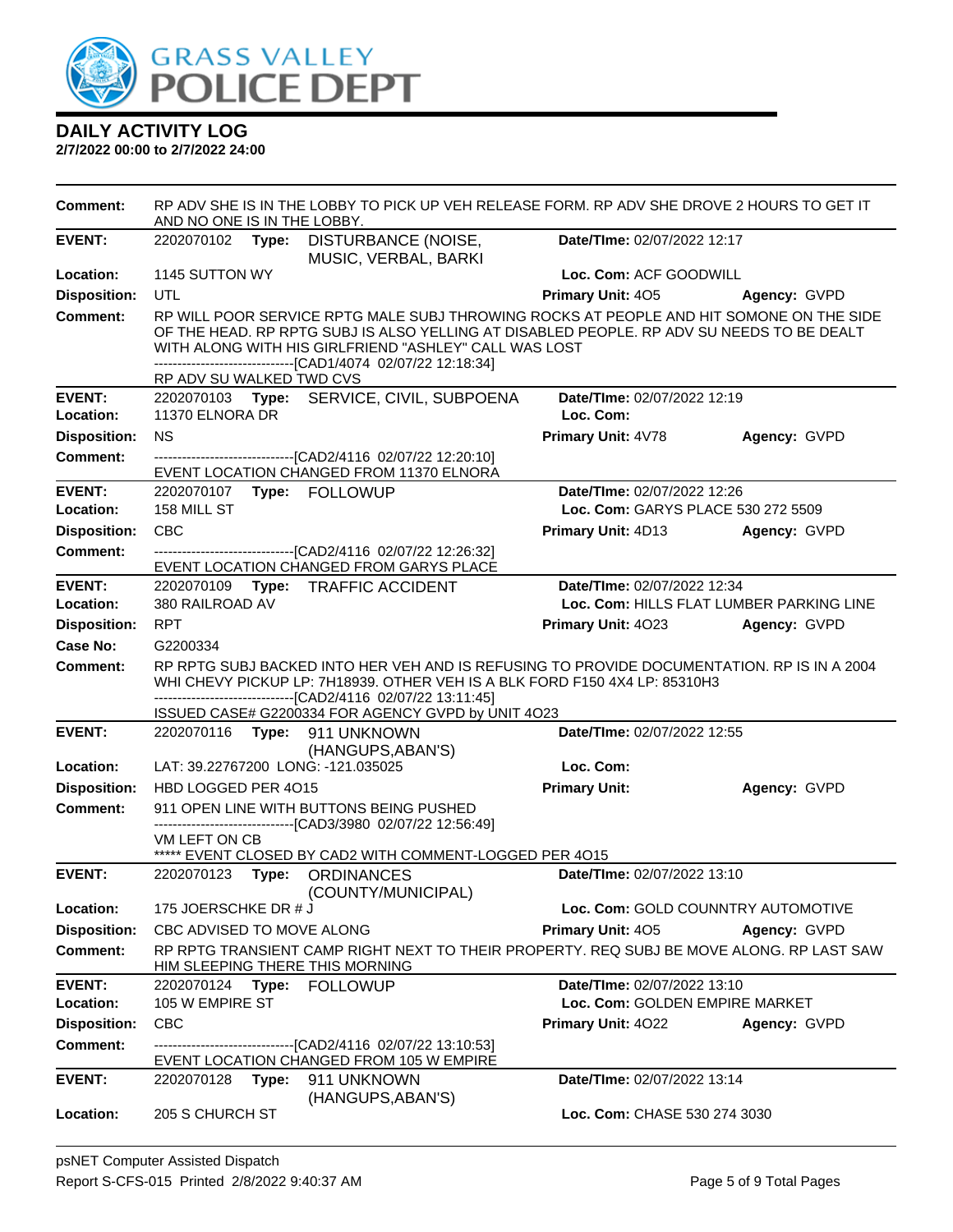

| <b>Disposition:</b>        | <b>HBD</b>                        |                                                                                                                                                                                                                                                                                                                                                   | <b>Primary Unit:</b>                                            | Agency: GVPD |
|----------------------------|-----------------------------------|---------------------------------------------------------------------------------------------------------------------------------------------------------------------------------------------------------------------------------------------------------------------------------------------------------------------------------------------------|-----------------------------------------------------------------|--------------|
| <b>Comment:</b>            | 911 ABAN                          |                                                                                                                                                                                                                                                                                                                                                   |                                                                 |              |
|                            | ***** EVENT CLOSED BY CAD1        | -----------------------[CAD1/4074_02/07/22 13:15:19]<br>ON CB RP ADV EVERYTHING C4. WILL CB IF THERE IS AN EMERGENCY                                                                                                                                                                                                                              |                                                                 |              |
| <b>EVENT:</b><br>Location: | 2202070129<br>131 MILL ST         | Type: FOLLOWUP                                                                                                                                                                                                                                                                                                                                    | Date/TIme: 02/07/2022 13:16<br>Loc. Com: LA TE DA               |              |
| <b>Disposition:</b>        | <b>CBC</b>                        |                                                                                                                                                                                                                                                                                                                                                   | Primary Unit: 4D13                                              | Agency: GVPD |
| <b>Comment:</b>            |                                   | REQG 1021 REGARDING ISSUED CASE# G2200323 FOR AGENCY GVPD by UNIT 4O20                                                                                                                                                                                                                                                                            |                                                                 |              |
| <b>EVENT:</b><br>Location: | 2202070144<br>1954 NEVADA CITY HY | Type: HAZMAT                                                                                                                                                                                                                                                                                                                                      | Date/TIme: 02/07/2022 14:36<br>Loc. Com: MCDONALDS 530 273 2518 |              |
| <b>Disposition:</b>        | <b>CBC PRIVATE PROP ISSUE</b>     |                                                                                                                                                                                                                                                                                                                                                   | <b>Primary Unit: 405</b>                                        | Agency: GVPD |
| <b>Comment:</b>            | POSS HISPANIC OR ASIAN            | RP REPORTING THAT THERE ARE SUBJ'S WORKING ON A DARK GRY SEDAN AND THEY ARE LEAKING OIL<br>ALL OVER THE ROADWAY AND RP THINKS IT SHOULD BE CHECKED OUT. ASSOC SUBJS ARE 2 MALES,<br>-------------------------------[CAD3/3980_02/07/22 14:38:34]                                                                                                  |                                                                 |              |
|                            |                                   | EVENT LOCATION CHANGED FROM 11954 NEVADA CITY HY GV                                                                                                                                                                                                                                                                                               |                                                                 |              |
| <b>EVENT:</b>              |                                   | 2202070147 Type: DRUGS (ANY NARCOTIC<br><b>RELATED OFFENSE)</b>                                                                                                                                                                                                                                                                                   | Date/TIme: 02/07/2022 14:41                                     |              |
| Location:                  | 692 FREEMAN LN # A                |                                                                                                                                                                                                                                                                                                                                                   | Loc. Com: RALEYS                                                |              |
| <b>Disposition:</b>        |                                   | HBD BEAT OFFICER ADVISED PER 4015                                                                                                                                                                                                                                                                                                                 | <b>Primary Unit:</b>                                            | Agency: GVPD |
| <b>Comment:</b>            | LEAVING THE SCENE.                | RP RPTNG MALE WITH A SHOPPING CART WITH BLACK BAGS FULL OF WEED, RP STATES HE APPEARS TO<br>BE PROCESSING THE WEED. RP SAW PEOPLE COMING UP TO SUBJ AND COULD SMELL THE WEED WHEN<br>SHE WENT BY. SUBJ WEARING MAROON COAT AND BLK SWEATSHIRT, NEAR OLD GNC BUILDING. RP<br>***** EVENT CLOSED BY CAD3 WITH COMMENT-BEAT OFFICER ADVISED PER 4015 |                                                                 |              |
| <b>EVENT:</b>              |                                   | 2202070148 Type: DISTURBANCE (NOISE,                                                                                                                                                                                                                                                                                                              | Date/TIme: 02/07/2022 14:48                                     |              |
|                            |                                   | MUSIC, VERBAL, BARKI                                                                                                                                                                                                                                                                                                                              |                                                                 |              |
| Location:                  | 2068 NEVADA CITY HY               |                                                                                                                                                                                                                                                                                                                                                   | Loc. Com: VERIZON                                               |              |
| <b>Disposition:</b>        | <b>HBD</b>                        |                                                                                                                                                                                                                                                                                                                                                   | <b>Primary Unit:</b>                                            | Agency: GVPD |
| <b>Comment:</b>            | ***** EVENT CLOSED BY CAD2        | RP RPTNG CUSTOMER REFUSED TO LEAVE THE STORE. WHILE LL, HE LEFT. RP REQ 10-22                                                                                                                                                                                                                                                                     |                                                                 |              |
| <b>EVENT:</b>              |                                   | 2202070152 Type: CITIZEN ASSIST (CIVIL<br>STANDBY'S, LOCKOUT                                                                                                                                                                                                                                                                                      | Date/TIme: 02/07/2022 15:04                                     |              |
| Location:                  | 179 HIGHLANDS CT                  |                                                                                                                                                                                                                                                                                                                                                   | Loc. Com:                                                       |              |
| <b>Disposition:</b>        | CBC                               |                                                                                                                                                                                                                                                                                                                                                   | <b>Primary Unit: 4022</b>                                       | Agency: GVPD |
| <b>Comment:</b>            |                                   | RP REQ 10-21 REG HER SON OVERSTAYING HIS WELCOME AT HIS BROTHERS HOUSE. RP HAS BEEN<br>INFORMED IT IS A CIVIL MATTER, STILL REQ TO SPEAK WITH OFFICER.                                                                                                                                                                                            |                                                                 |              |
| <b>EVENT:</b>              | 2202070172                        | DISTURBANCE (NOISE,<br>Type:<br>MUSIC, VERBAL, BARKI                                                                                                                                                                                                                                                                                              | Date/TIme: 02/07/2022 16:33                                     |              |
| Location:                  | 306 KIDDER AV                     |                                                                                                                                                                                                                                                                                                                                                   | Loc. Com:                                                       |              |
| <b>Disposition:</b>        | <b>CBC</b>                        |                                                                                                                                                                                                                                                                                                                                                   | Primary Unit: 4023                                              | Agency: GVPD |
| <b>Comment:</b>            |                                   | 911 XFR FROM CHP -- RP STATES THERE IS A SUBJ OUTSIDE OF HER RESIDENCE CAUSING 415V HFA//<br>30'S // BLUE SCRUBS // NEG WEAPONS // ASSOC VEH BLK SEDAN 8VGK748                                                                                                                                                                                    |                                                                 |              |
| <b>EVENT:</b>              | 2202070173                        | <b>DRUGS (ANY NARCOTIC</b><br>Type:<br><b>RELATED OFFENSE)</b>                                                                                                                                                                                                                                                                                    | Date/TIme: 02/07/2022 16:36                                     |              |
| Location:                  | 716 FREEMAN LN # C1               |                                                                                                                                                                                                                                                                                                                                                   | Loc. Com: LITTLE CAESARS                                        |              |
| <b>Disposition:</b>        | <b>UTL</b>                        |                                                                                                                                                                                                                                                                                                                                                   | Primary Unit: 4015                                              | Agency: GVPD |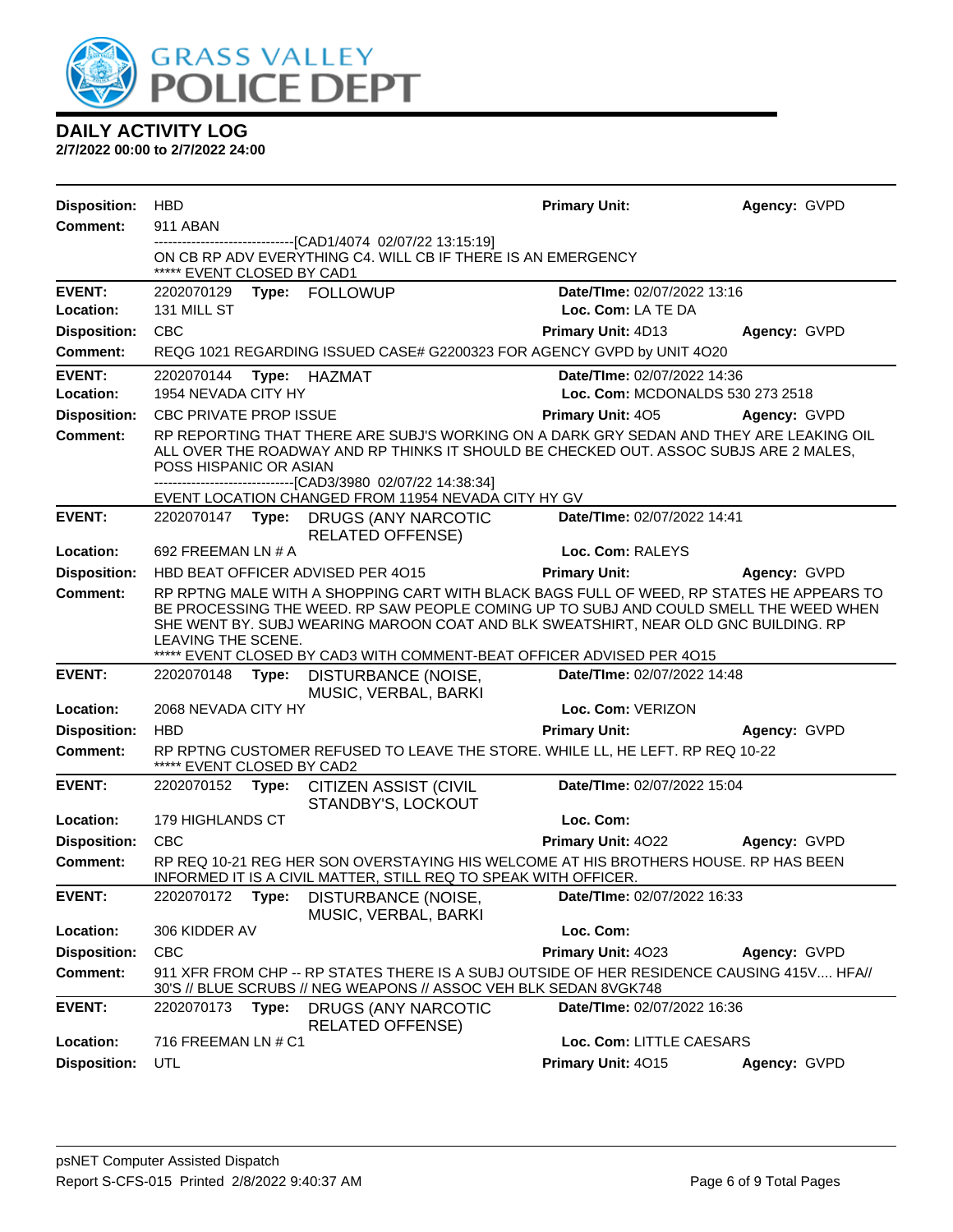

| <b>Comment:</b>            | WMAS IN THEIR 20-30'S              | REPORTING 3 MALE SUBJ'S IN THE VEHICLE DOING WHIP ITS RP STATES THE SUBJ'S SEEMED VERY<br>DAZED AND OUT OF IT. VEH IS SIL OR GREY 90'S MODEL JEEP CHEROKEE// UNK 28 SUBJS INSIDE WERE 3                                                                                                                                                                                                                                                                                            |                                          |              |
|----------------------------|------------------------------------|------------------------------------------------------------------------------------------------------------------------------------------------------------------------------------------------------------------------------------------------------------------------------------------------------------------------------------------------------------------------------------------------------------------------------------------------------------------------------------|------------------------------------------|--------------|
|                            | <b>VOICED</b>                      | -------------------------------[CAD3/3980_02/07/22 16:40:18]                                                                                                                                                                                                                                                                                                                                                                                                                       |                                          |              |
| <b>EVENT:</b>              | 2202070177                         | Type: TRAFFIC (DUI, PARKING,<br>SPEED, HAZ                                                                                                                                                                                                                                                                                                                                                                                                                                         | Date/TIme: 02/07/2022 16:49              |              |
| Location:                  | PACKARD DR/PRIMROSE LN             |                                                                                                                                                                                                                                                                                                                                                                                                                                                                                    | Loc. Com:                                |              |
| <b>Disposition:</b>        | <b>CBC</b>                         |                                                                                                                                                                                                                                                                                                                                                                                                                                                                                    | Primary Unit: 4022                       | Agency: GVPD |
| Comment:                   |                                    | RP RPTG GLD DODGE TRUCK PARKED IN THE RED ZONE, LP 7Z72338                                                                                                                                                                                                                                                                                                                                                                                                                         |                                          |              |
| <b>EVENT:</b><br>Location: | 2202070180<br>SO CHURCH ST/NEAL ST | Type: ALL OTHERS                                                                                                                                                                                                                                                                                                                                                                                                                                                                   | Date/TIme: 02/07/2022 16:57<br>Loc. Com: |              |
| <b>Disposition:</b>        | <b>CBC</b>                         |                                                                                                                                                                                                                                                                                                                                                                                                                                                                                    | Primary Unit: 4015                       | Agency: GVPD |
| <b>Comment:</b>            | <b>DOCUMENTATION</b>               | RP IS CALLING FROM GOLD COUNTRY TRANSIT OPERATION CENTER STATING SHE RECEIVED A CALL<br>FROM HER SUPERVISOR WHO IS ON SCENE WITH BUS AND THE BUS DRIVER AND STATED SHE NEEDED<br>POLICE RESPONSE BUT RP HAS NO FURTHER INFO AS TO WHY.<br>-------------------------------[CAD1/3973 02/07/22 16:59:38]<br>DISPATCH MADE LANDLINE CONTACT WITH RP ON SCENE WHO ADVISED THAT THE ISSUE IS THAT THE<br>WHEELCHAIR DOOR OPENED UP AND HIT A PARKED TRUCK-- NEG INJURY, REQ OFFICER FOR |                                          |              |
| <b>EVENT:</b>              | 2202070184 Type:                   | DISTURBANCE (NOISE,                                                                                                                                                                                                                                                                                                                                                                                                                                                                | Date/TIme: 02/07/2022 17:07              |              |
|                            |                                    | MUSIC, VERBAL, BARKI                                                                                                                                                                                                                                                                                                                                                                                                                                                               |                                          |              |
| Location:                  | 435 HENDERSON ST # 2               |                                                                                                                                                                                                                                                                                                                                                                                                                                                                                    | Loc. Com:                                |              |
| <b>Disposition:</b>        | <b>CBC</b>                         |                                                                                                                                                                                                                                                                                                                                                                                                                                                                                    | Primary Unit: 4023                       | Agency: GVPD |
| <b>Comment:</b>            |                                    | 911 RPTG HIS DAUGHTER IS "GOING OFF HAND" AND REQG LE, NEG PHYSICAL<br>-------------------------------[CAD3/3980 02/07/22 17:09:10]                                                                                                                                                                                                                                                                                                                                                |                                          |              |
|                            |                                    | RP HAS BEEN DRINKING BEER UNK FOR SU                                                                                                                                                                                                                                                                                                                                                                                                                                               |                                          |              |
| <b>EVENT:</b>              |                                    | 2202070185    Type: 911    UNKNOWN                                                                                                                                                                                                                                                                                                                                                                                                                                                 | Date/TIme: 02/07/2022 17:16              |              |
| Location:                  | LAT: 39.22773600 LONG: -121.035089 | (HANGUPS, ABAN'S)                                                                                                                                                                                                                                                                                                                                                                                                                                                                  | Loc. Com:                                |              |
| <b>Disposition:</b>        | <b>HBD</b>                         |                                                                                                                                                                                                                                                                                                                                                                                                                                                                                    | <b>Primary Unit:</b>                     | Agency: GVPD |
| <b>Comment:</b>            | ABANDON                            |                                                                                                                                                                                                                                                                                                                                                                                                                                                                                    |                                          |              |
|                            |                                    | -------------------[CAD1/3973 02/07/22 17:16:44]                                                                                                                                                                                                                                                                                                                                                                                                                                   |                                          |              |
|                            |                                    | HISTORY WITH NUMBER IS 37 911 ABANDON CALLS<br>-------------------------------[CAD1/3973 02/07/22 17:16:57]                                                                                                                                                                                                                                                                                                                                                                        |                                          |              |
|                            | MESSAGE LEFT ON CALL BACK          |                                                                                                                                                                                                                                                                                                                                                                                                                                                                                    |                                          |              |
|                            | LOG PER 4015                       | -------------[CAD1/3973 02/07/22 17:28:20]                                                                                                                                                                                                                                                                                                                                                                                                                                         |                                          |              |
|                            | ***** EVENT CLOSED BY CAD1         |                                                                                                                                                                                                                                                                                                                                                                                                                                                                                    |                                          |              |
| <b>EVENT:</b>              | 2202070188 Type: VANDALISM         |                                                                                                                                                                                                                                                                                                                                                                                                                                                                                    | Date/TIme: 02/07/2022 17:38              |              |
| Location:                  | 1145 SUTTON WY                     |                                                                                                                                                                                                                                                                                                                                                                                                                                                                                    | Loc. Com: GOODWILL                       |              |
| <b>Disposition:</b>        | ARA                                |                                                                                                                                                                                                                                                                                                                                                                                                                                                                                    | <b>Primary Unit: 405</b>                 | Agency: GVPD |
| Case No:                   | G2200335                           |                                                                                                                                                                                                                                                                                                                                                                                                                                                                                    |                                          |              |
| <b>Comment:</b>            | <b>BLK HOODIE, BAGGY JEANS</b>     | EMPLOYEE RPTG SUBJ JUST BROKE THE GLASS ON THE FIREDOOR WITH A ROCK, ONGOING ISSUES WITH<br>THE SUBJ. LAST SEEN GOING TWRDS HOSPITALITY HOUSE, DESC WMA RED SHORT HAIR 21YRS OLD, LSW<br>-------------------------------[CAD3/3980 02/07/22 17:41:46]                                                                                                                                                                                                                              |                                          |              |
|                            |                                    | SAME SUBJ JUST BROKE WINDOW AT HH AND IS WALKING TWRDS BRUNSWICK NAME OF LUX                                                                                                                                                                                                                                                                                                                                                                                                       |                                          |              |
|                            |                                    | -------------------------------[CAD3/3980_02/07/22_17:42:32]<br>RP STATING HE ALSO BROKE THE GLASS AT THE BUS STOP WINDOW                                                                                                                                                                                                                                                                                                                                                          |                                          |              |
|                            |                                    | -------------------------------[CAD3/3980 02/07/22 17:56:17]                                                                                                                                                                                                                                                                                                                                                                                                                       |                                          |              |
|                            |                                    | ISSUED CASE# G2200335 FOR AGENCY GVPD by UNIT 4O5                                                                                                                                                                                                                                                                                                                                                                                                                                  |                                          |              |
|                            | BOOKED 594(B)(1) PC X2             | -------------------------------[4O22/MDT 02/07/22 18:30]                                                                                                                                                                                                                                                                                                                                                                                                                           |                                          |              |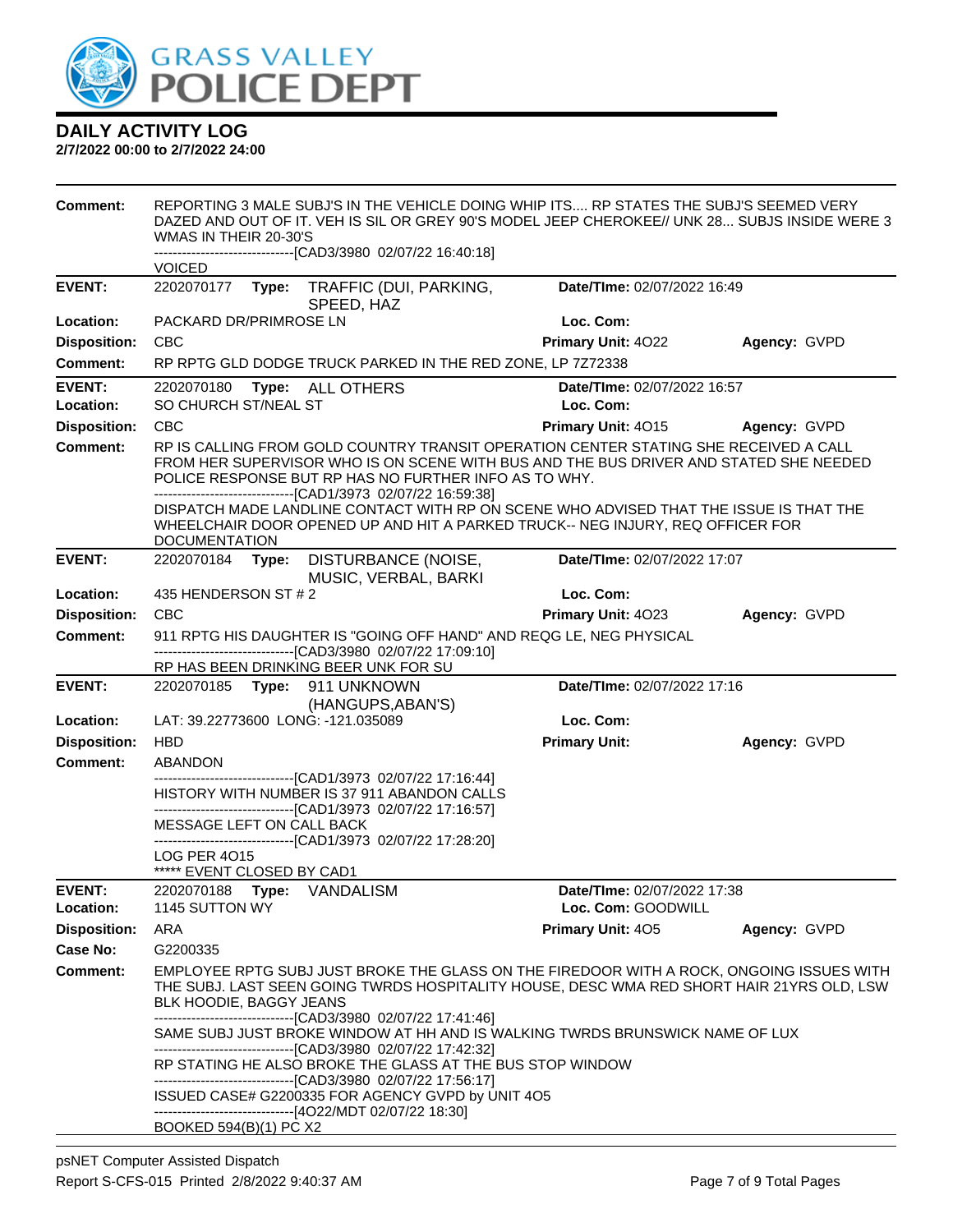

| <b>EVENT:</b>                    | 2202070193<br>Type:<br><b>CITIZEN ASSIST (CIVIL</b><br>STANDBY'S, LOCKOUT                                                                               | Date/TIme: 02/07/2022 18:04     |                                          |
|----------------------------------|---------------------------------------------------------------------------------------------------------------------------------------------------------|---------------------------------|------------------------------------------|
| Location:                        | 1262 SUTTON WY                                                                                                                                          |                                 | Loc. Com: HOSPITALITY HOUSE 530 271 7144 |
| <b>Disposition:</b>              | <b>CBC</b>                                                                                                                                              | Primary Unit: 4015              | Agency: GVPD                             |
| Comment:                         | <b>CLEARANCE X2</b>                                                                                                                                     |                                 |                                          |
| <b>EVENT:</b>                    | 2202070194<br>Type:<br>SERVICE, CIVIL, SUBPOENA                                                                                                         | Date/TIme: 02/07/2022 18:18     |                                          |
| Location:                        | 582 E MAIN ST                                                                                                                                           | Loc. Com: OIL CHANGERS          |                                          |
| <b>Disposition:</b>              | UTL                                                                                                                                                     | Primary Unit: 4022              | Agency: GVPD                             |
| <b>Comment:</b>                  | RP RPTG SUBJ WITH WARRANTS IS LEAVING IN A SILVER MITS                                                                                                  |                                 |                                          |
|                                  | -------------------------------[CAD3/3980_02/07/22_18:19:05]<br>SUBJ JUST LEFT NBO ON E MAIN                                                            |                                 |                                          |
|                                  | -------------------------------[CAD3/3980 02/07/22 18:19:40]                                                                                            |                                 |                                          |
|                                  | <b>VOICED</b><br>-----------------[CAD3/3980_02/07/22 18:20:30]                                                                                         |                                 |                                          |
|                                  | PER 405 OUT OF POSTION                                                                                                                                  |                                 |                                          |
| <b>EVENT:</b>                    | 2202070199<br>DISTURBANCE (NOISE,<br>Type:<br>MUSIC, VERBAL, BARKI                                                                                      | Date/TIme: 02/07/2022 18:38     |                                          |
| Location:                        | 435 HENDERSON ST # 2                                                                                                                                    | Loc. Com:                       |                                          |
| <b>Disposition:</b>              | CBC MEDIATED FOR NOW                                                                                                                                    | Primary Unit: 4023              | Agency: GVPD                             |
| <b>Comment:</b>                  | 911 RPTG 415 AT NEIGHBORS DOWNSTAIRS. 2 MALES AND 1 XRAY. HEARD ARGUING OVER TAXES AND<br>NAME CALLING. HAS BEEN GOING ON FOR 30 MINUTES AND ESCALATING |                                 |                                          |
| <b>EVENT:</b>                    | 2202070201<br>Type: TRESPASS                                                                                                                            | Date/TIme: 02/07/2022 19:09     |                                          |
| Location:                        | 435 HENDERSON ST # 2                                                                                                                                    | Loc. Com:                       |                                          |
| <b>Disposition:</b>              | <b>CBC</b>                                                                                                                                              | <b>Primary Unit: 4022</b>       | Agency: GVPD                             |
| <b>Comment:</b>                  | 911 CALLER REQ 1021 FROM GVPD REF EVENT 2202070184                                                                                                      |                                 |                                          |
| <b>EVENT:</b>                    | 2202070206<br>Type:<br>DISTURBANCE (NOISE,                                                                                                              | Date/TIme: 02/07/2022 20:00     |                                          |
|                                  | MUSIC, VERBAL, BARKI                                                                                                                                    |                                 |                                          |
| Location:                        | 435 HENDERSON ST # 2                                                                                                                                    | Loc. Com:                       |                                          |
| <b>Disposition:</b>              | <b>CBC</b>                                                                                                                                              | <b>Primary Unit: 4022</b>       | Agency: GVPD                             |
| <b>Comment:</b>                  | 911 VERY HBD MALE REPORTING 415 VERBAL WITH DAUGHER. CAN HEAR 415 IN BACKGROUND. FEMALE<br>SCREAMING AT MALE AND TELLING HIM NOT TO CALL THE COPS       |                                 |                                          |
|                                  | -------------------------------[CAD1/4106 02/07/22 20:00:16]<br>RP NOT RESPONDING ESCALATING 415 VERBAL IN BACKGROUND                                   |                                 |                                          |
|                                  | -------------------------------[CAD1/4106 02/07/22 20:02:07]<br>VERY HEATED 415 VERBAL ABOUT BATHROOM DOOR AND SOMETHING ABOUT THE LOCK                 |                                 |                                          |
|                                  | -------------------------------[CAD1/4106 02/07/22 20:03:49]<br>415 VERBAL HEARD OVER BATHROOM AND MALE NOT LETTING FEMALE SHOWER                       |                                 |                                          |
| <b>EVENT:</b>                    | 2202070215<br>Type: FOLLOWUP                                                                                                                            | Date/TIme: 02/07/2022 21:29     |                                          |
| Location:                        | 932 WE MAIN ST # 50                                                                                                                                     | Loc. Com:                       |                                          |
| <b>Disposition:</b>              | <b>CBC</b>                                                                                                                                              | Primary Unit: 409               | Agency: GVPD                             |
| <b>Comment:</b>                  | ------------------------[CAD3/4051_02/07/22 21:29:59]<br>EVENT LOCATION CHANGED FROM 932 W MAIN 50                                                      |                                 |                                          |
| <b>EVENT:</b>                    | 2202070224<br>Type: TRAFFIC ACCIDENT                                                                                                                    | Date/TIme: 02/07/2022 22:32     |                                          |
| Location:                        | EA BERRYHILL DR/EA MAIN ST                                                                                                                              | Loc. Com:                       |                                          |
| <b>Disposition:</b>              | CBC NEG OBSTRUCTION                                                                                                                                     | <b>Primary Unit: 409</b>        | Agency: GVPD                             |
| <b>Comment:</b>                  | 911 CHP XFER FOR ABAN VEH WITH AIRBAGS DEPLOYED. PER RP VEH IS BLOCKING E BERRYHILL RD. NO<br>ONE IN OR AROUND VEH                                      |                                 |                                          |
| <b>EVENT:</b>                    | 2202070225<br>Type:<br>DISTURBANCE (NOISE,<br>MUSIC, VERBAL, BARKI                                                                                      | Date/TIme: 02/07/2022 22:48     |                                          |
| Location:<br><b>Disposition:</b> | <b>MEMORIAL LN/HENDERSON ST</b><br>UTL                                                                                                                  | Loc. Com:<br>Primary Unit: 4022 | Agency: GVPD                             |